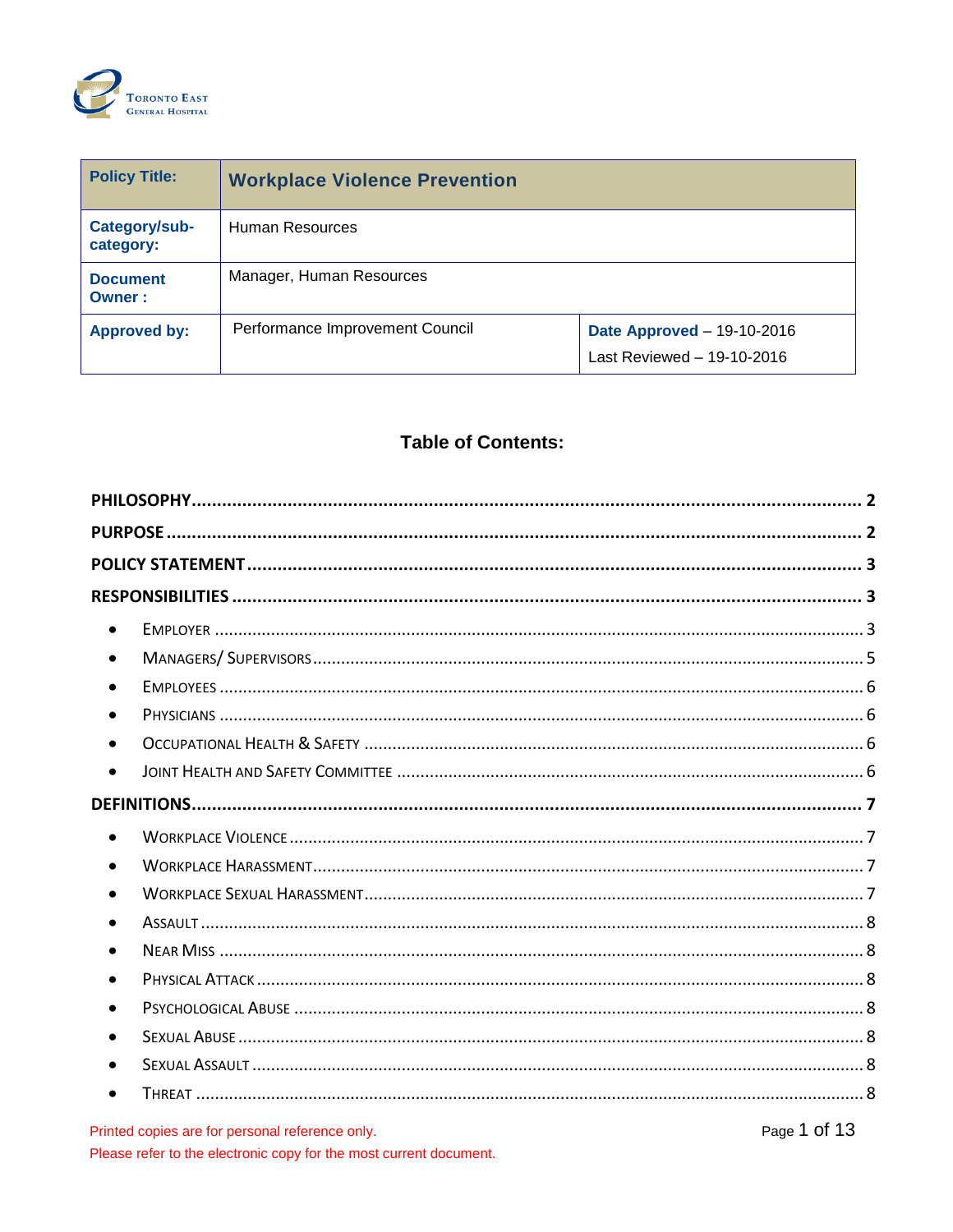

| $\bullet$ |  |
|-----------|--|
| $\bullet$ |  |
|           |  |
| $\bullet$ |  |
| $\bullet$ |  |
| $\bullet$ |  |
| $\bullet$ |  |
| $\bullet$ |  |
| $\bullet$ |  |
|           |  |
|           |  |
|           |  |

- <span id="page-1-0"></span>**Philosophy TEGH** is committed to the expenditure of time, attention, authority and resources to the workplace parties to ensure a safe and healthy working environment for all employees and patients/clients for whom we care.
- <span id="page-1-1"></span>**Purpose** The purpose of this policy is to define behaviour that constitutes workplace violence and to define procedures for reporting and resolving incidents of workplace violence. TEGH is committed to providing a working environment free of violence by ensuring that all workplace parties are familiar with the definitions of workplace violence and their individual responsibilities for prevention and corrective action. To establish this policy, TEGH, has consulted the joint health and safety committee and the following legislation governing workplace violence in Ontario:
	- The Occupational Health and Safety Act
	- The Criminal Code of Canada
	- The Ontario Human Rights Code
	- The Workplace Safety and Insurance Act, 1997
	- The Compensation for Victims of Crime Act
	- The Regulated Health Professions Act
	- The Occupier's Liability Act
	- The Public Hospitals Act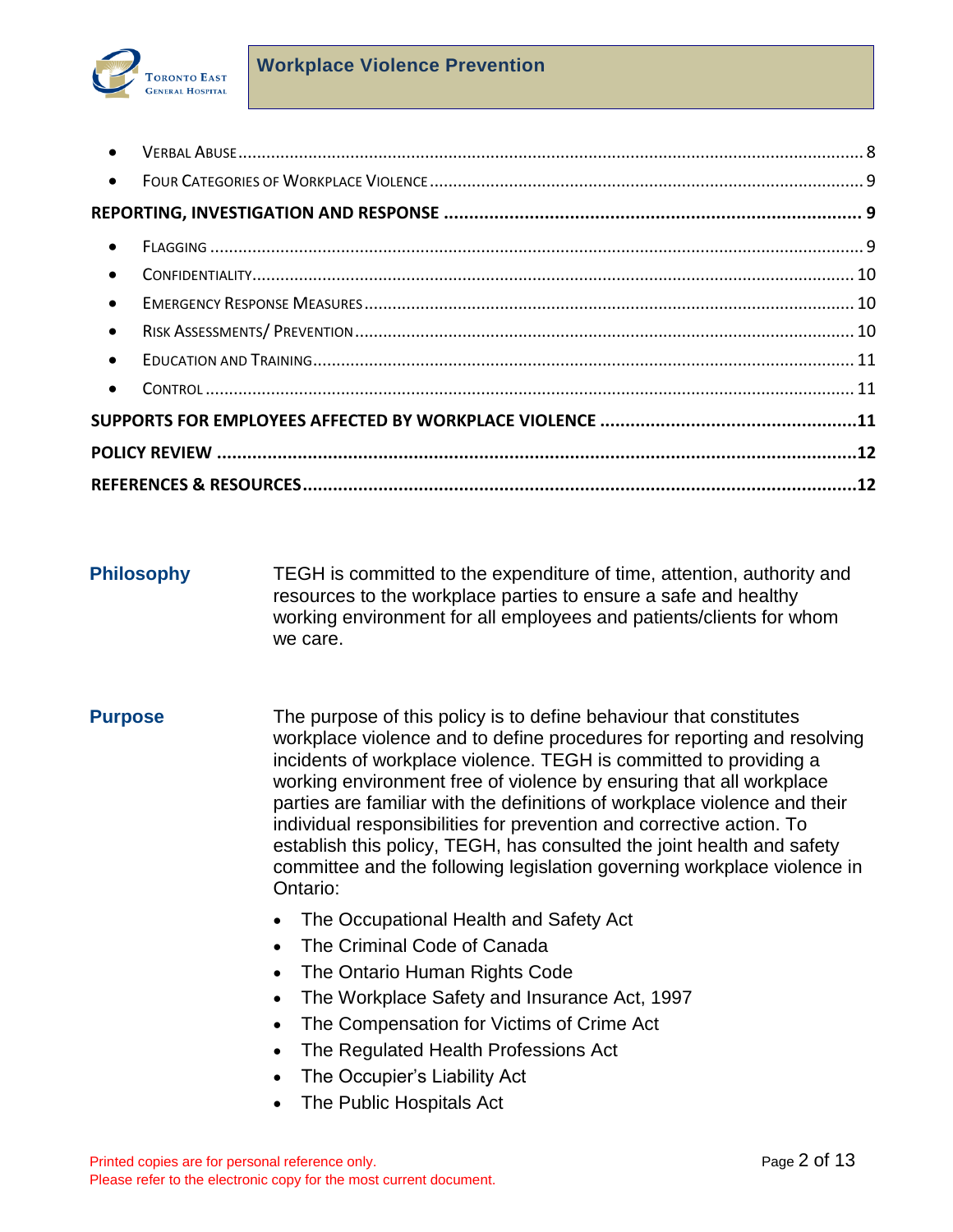

<span id="page-2-0"></span>**Policy Statement •** The Toronto East General Hospital (TEGH) is committed to ensuring a work environment that is safe, healthy, secure and respectful of each individual and that at no time are staff, physicians, volunteers, students, contractors, patients and visitors exposed to any form of violent, abusive or aggressive acts or potential violent acts in the TEGH environment. TEGH is committed to the implementation of measures and procedures to prevent, control and minimize the risk of workplace violence. As a hospital community, we have a shared interest in the prevention of violent, abusive and aggressive behaviour. All members of the TEGH community (including patients, staff, physicians, students, contractors, volunteers, and visitors) share a significant interest, role and responsibility in connection with securing and maintaining a hospital environment that is free from any form of violence. TEGH is committed to exhibiting a zero tolerance for violence, abusive and aggressive bahaviour. We believe that a safe workplace is built on a solid partnership and relationship among union representatives, union and non-union employees, privileged health care professionals and management.

- This policy applies to all incidents of violence and potential violence involving employees, contract employees, students, interns, residents, medical staff, patients, visitors, volunteers, suppliers, contractors, consultants, vendors and tenants.
- All workplace parties are accountable for complying with the policy, program, measures and procedures related to workplace violence.

## <span id="page-2-1"></span>**Responsibilities**

- <span id="page-2-2"></span>**Employer** • Take every precaution reasonable in the circumstances for the protection of a worker.
	- Actively participate in the management of violent/aggressive behaviour.
	- Facilitate medical attention and support for all those either directly or indirectly involved.
	- Ensure that measures and procedures identified in the violence prevention policy and program are carried out and that management is held accountable for responding to and resolving complaints of violence and appropriate investigation is conducted into incident and complaints of workplace harassment [\(Harassment and](http://sqlapp1tegh/docview/?docid=4677)  [Discrimination Prevention Policy](http://sqlapp1tegh/docview/?docid=4677) )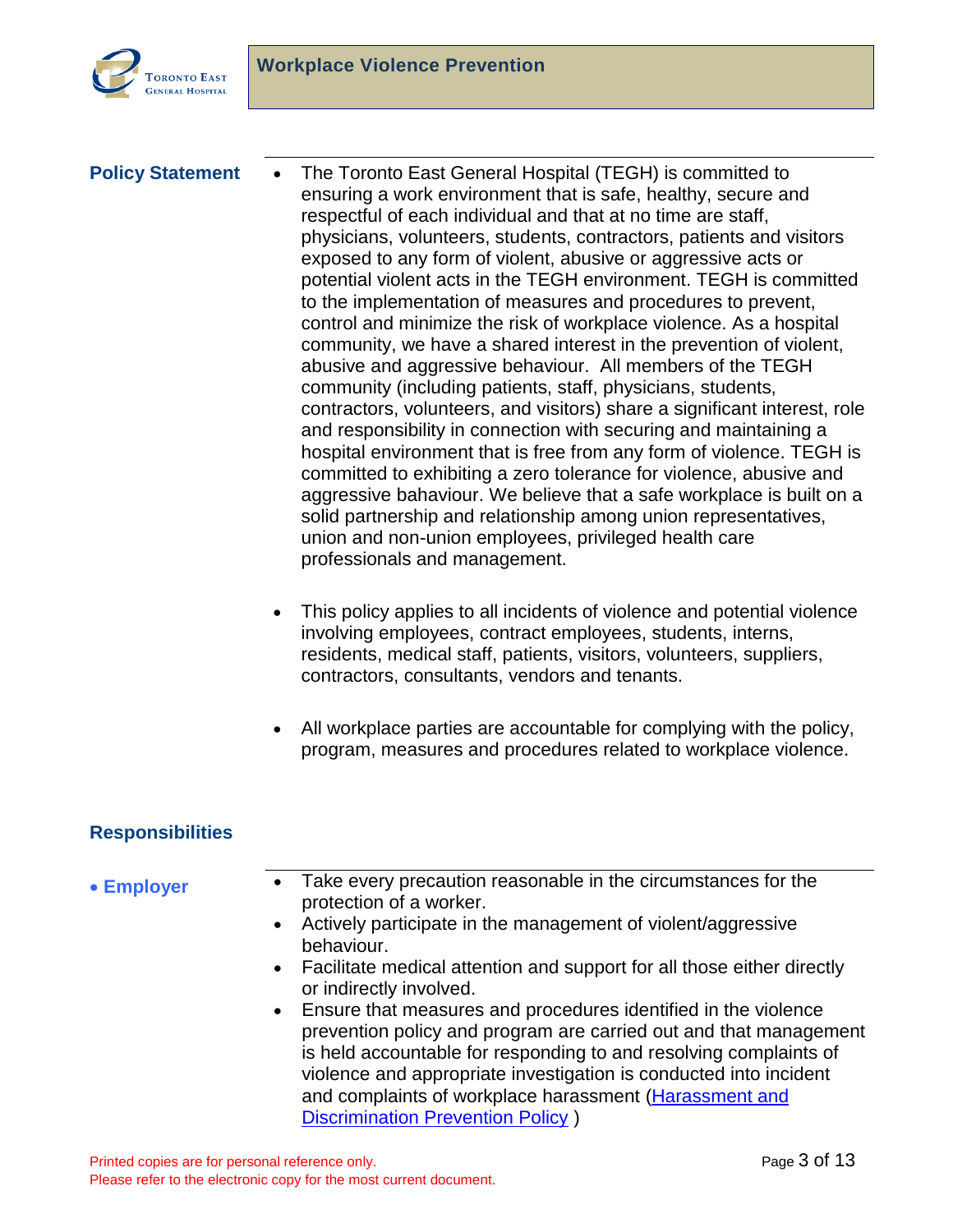

- Ensure compliance by all persons who have a relationship with the organization, such as physicians, contractors, volunteers, etc.
- Identify and alert staff to patients/persons with a history of violent behaviour if the worker can expect to encounter the person in the course of work, and if the worker may be at risk of physical injury. In doing so, personal information may be disclosed, but only what is reasonably necessary to protect the worker from physical injury.
- Conduct regular risk assessments related to Workplace Violence.
- Advise the JHSC of the results of any risk assessments related to Workplace Violence and provide a copy if in writing.
- In consultation with the JHSC, establish control measures and procedures.
- In consultation with the JHSC establish and deliver training and education for all employees.
- Integrate safe behaviour into day-to-day operations.
- Review all reports of violence or threats of violence in a prompt, objective and sensitive manner. This includes a review of all investigations associated with violence-related incidents.
- Take corrective action.
- Provide response measures.
- Ensure any deaths or critical injuries have been reported to a Ministry of Labour (MOL) inspector, the police (as required), the JHSC, and trade union (as required) and are investigated with the JHSC, and that a report goes to all parties in writing within 48 hours of the occurrence on the circumstances of the occurrence, including such information and particulars as the Occupational Health and Safety Act and regulations prescribe.
- Ensure a report goes to WSIB of all accidents/illnesses where a worker loses time from work, requires health care, earns less than regular pay for regular work, requires modified work at less than regular pay or performs modified work at regular pay for more than seven days. Copies of accident/illness information (where there is no critical injury) must be provided to the JHSC and trade union within four days of the occurrence, as the Occupational Health and Safety Act and regulations prescribe.
- The Employer has the obligation to ensure that this policy and process are applied fairly. It is necessary to provide an environment in which people feel free to bring complaints forward. It is equally important to give those identified by the complainants a full and fair opportunity to respond to allegations.
- Ensure there is a review at least annually of the Workplace Violence Prevention Policy and Program.
- Reporting to police (as required, ensuring privacy considerations are taken into account).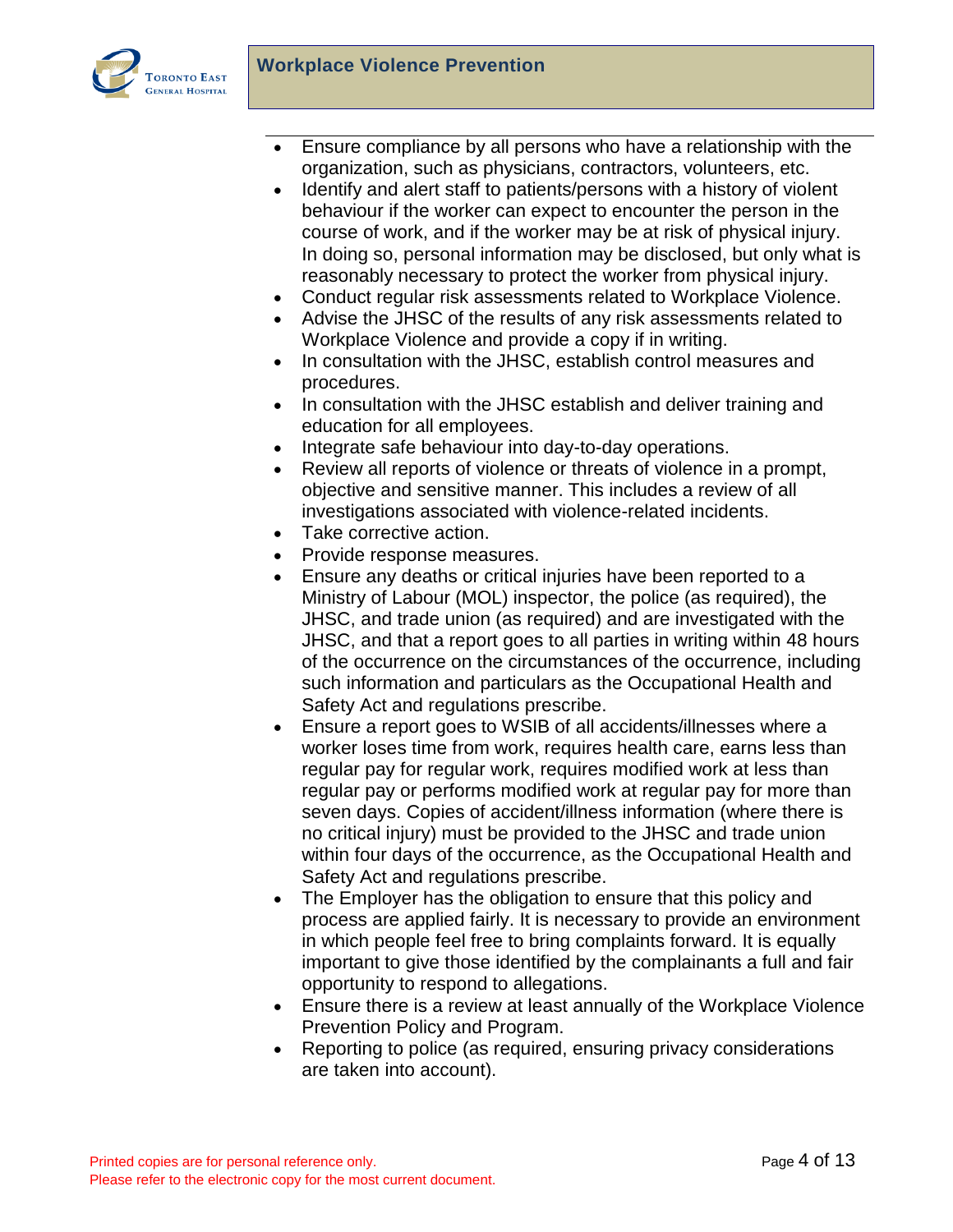

<span id="page-4-0"></span> **Managers/ Supervisors**

- Take every precaution reasonable in the circumstances for the protection of a worker.
- Identify and alert staff to patients/persons with a history of violent behaviour if the worker can expect to encounter the person in the course of work, and if the worker may be at risk of physical injury. In doing so, personal information may be disclosed, but only what is reasonably necessary to protect the worker from physical injury.
- Actively participate in the management of violent/aggressive behaviour.
- Investigate all workplace violence using the organization's incident investigation procedure and form, and contact the police department as required.
- Take immediate action to eliminate the hazard and take further action based on the workplace investigation.
- Facilitate medical attention for employee(s) as required.
- Ensure that debriefing is completed for those either directly or indirectly involved in the incident.
- Ensure employee is aware of/referred to the Employee Assistance Program as required.
- Contact Human Resources to ensure the employee receives further counseling about the employee's legal rights.
- Promote/ensure completion of workplace violence reports and follow-up procedures and the establishment of controls/measures.
- Conduct/contribute to risk assessments related to Workplace Violence.
- Advise the JHSC of the results of any risk assessments related to Workplace Violence and provide a copy if in writing.
- Support efforts to prevent violence through an appropriate care plan, which may include chemical/physical/environmental/social restraints as a last resort where necessary, and other appropriate measures.
- In conjunction with Occupational Health and Safety, immediately report a death or critical injury to a Ministry of Labour (MOL) inspector, the police (as required), JHSC, and trade union (as required), and investigate with JHSC and report to all parties in writing within 48 hours of the occurrence the circumstances of the occurrence, including such information and particulars as the regulations prescribe.
- Enforce policy and procedures and monitor worker compliance.
- Track and analyze incidents for trending and prevention initiatives.
- Share hazards identified and related follow-up actions with other units.
- Reporting to police (as required, ensuring privacy considerations are taken into account).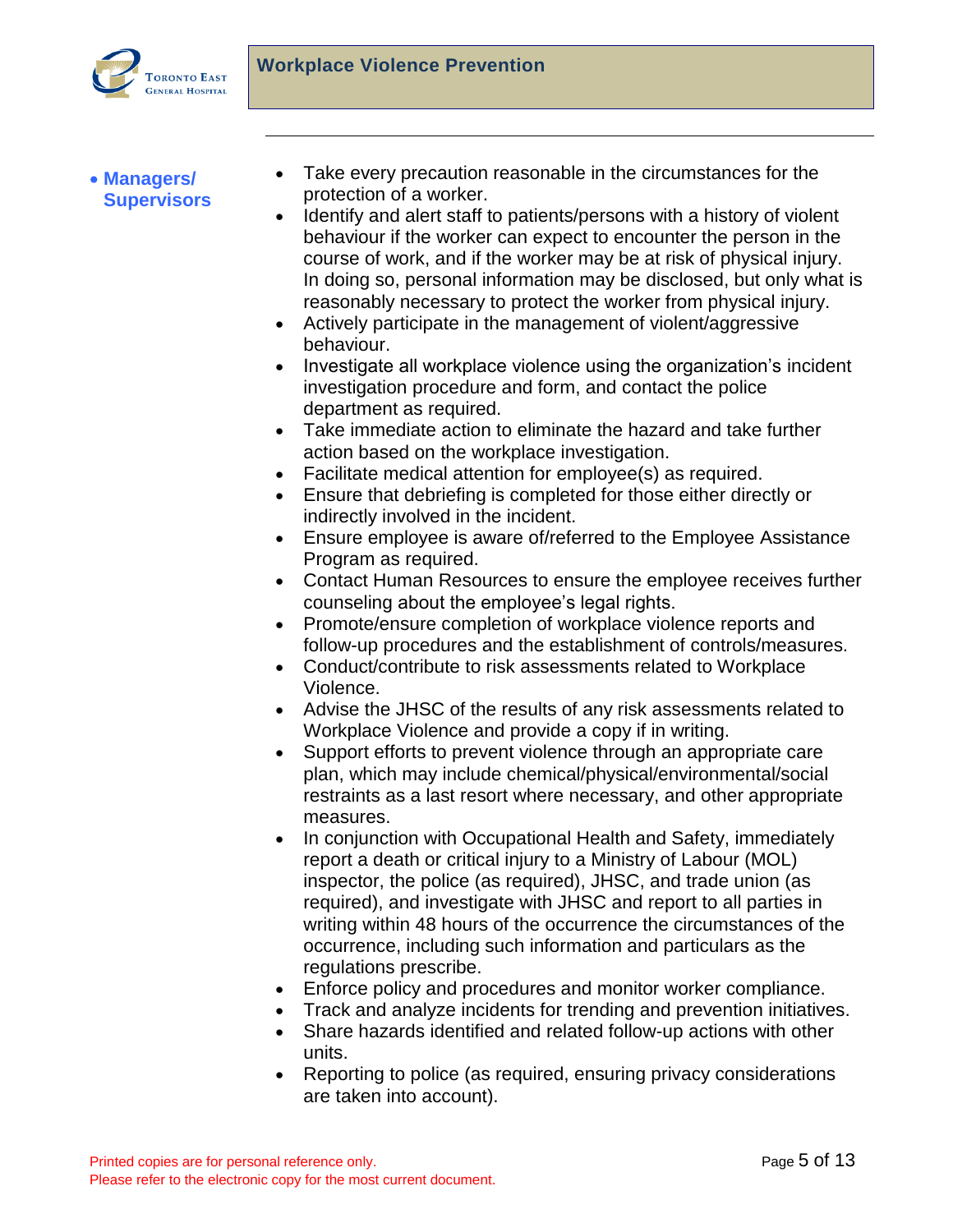

- 
- <span id="page-5-0"></span>**Employees** • Follow TEGH's [Summoning Immediate Assistance procedure](http://icare.tegh.on.ca/bins/doc.aspx?id=10012) when faced with violence or a threat of violence
	- Report all incidents or injuries of violence, or threats of violence, to their Manager supervisor immediately, completing the [Workplace](http://icare.tegh.on.ca/bins/doc.asp?rdc_id=6669)  [Violence Incident Report.](http://icare.tegh.on.ca/bins/doc.asp?rdc_id=6669)
	- Seek immediate medical attention.
	- Participate in education and training programs to be able to respond appropriately to any incident of workplace violence.
	- Understand and comply with the violence in the workplace prevention policy/program and all related procedures.
	- Actively participate in the management of violent/aggressive behaviour.
	- Inform the JHSC or worker member of the JHSC about any concerns about the potential for violence in the workplace.
	- Contribute to risk assessments.
	- Seek support from the Manager/Supervisor when confronted with violence or threats of violence.
	- Participate in a review at least annually of the workplace violence prevention program.
	- Support efforts to prevent violence through an appropriate care plan, chemical/physical/environmental/social restraints where necessary, and other appropriate measures.
	- Reporting to police, as required (and in consultation with the Employer ensuring privacy considerations are taken into account).
- <span id="page-5-1"></span>• Physicians • Be aware of and give appropriate order for chemical or physical restraints to prevent or control violent behaviours that include information for staff concerning the purpose of restraints and their short- or long-term use.
- <span id="page-5-2"></span> **Occupational Health & Safety** Issue a report to Joint Health & Safety Committee (and WSIB) on all accidents/illnesses involving lost time, where a worker requires health care, earns less than regular pay for regular work, requires modified work at less than regular pay or performs modified work at regular pay for more than seven days. Copies of accident/illness information (where there is no critical injury) must be provided to the JHSC and trade union within four days of the occurrence, as the Occupational Health and Safety Act and regulations prescribe.
- <span id="page-5-3"></span> **Joint Health and Safety Committee** Be consulted and make recommendations to the employer about the development, establishment and implementation of violence policy, measures and procedures (the Workplace Violence Prevention Program).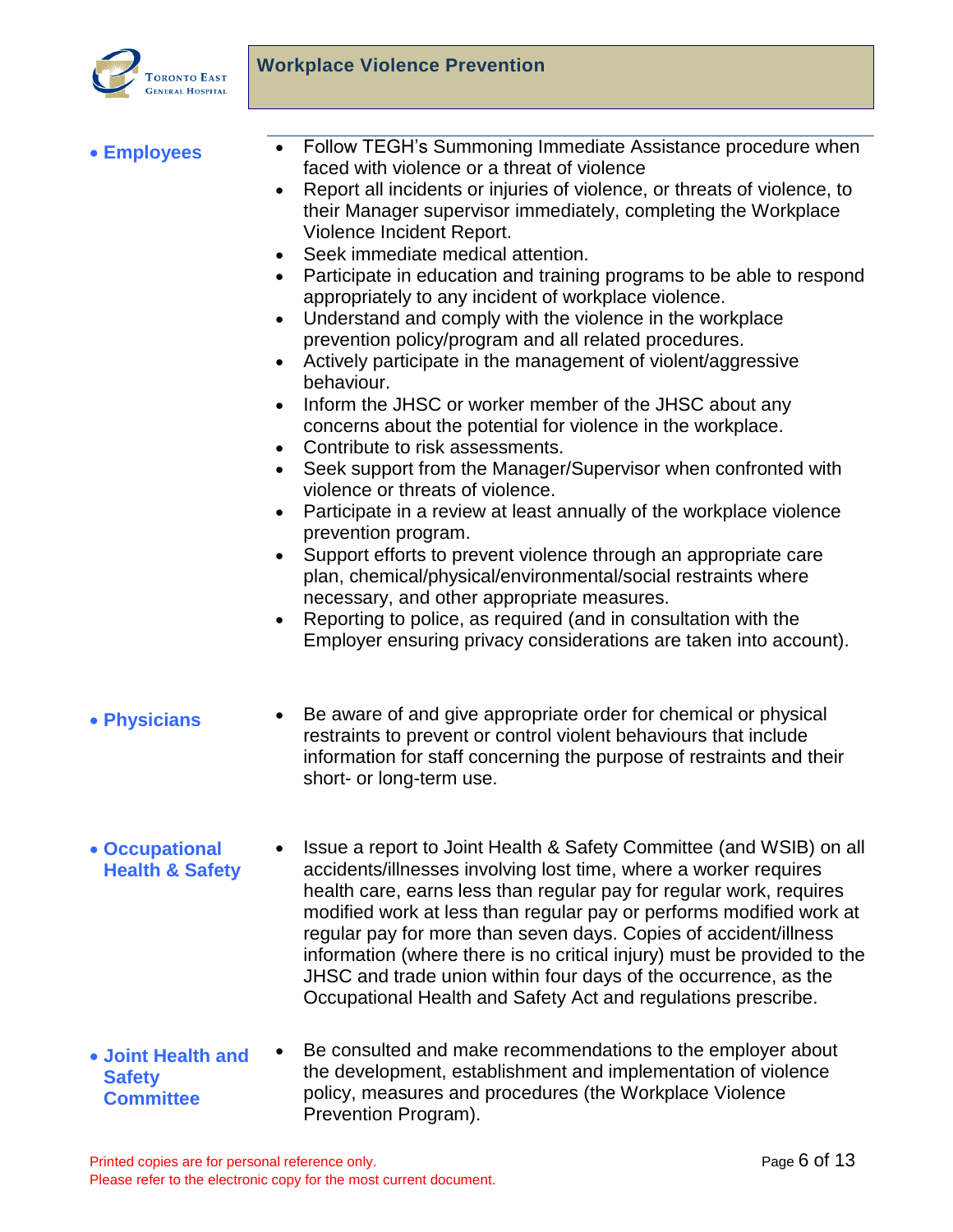

- Be advised of the results of any risk assessments related to Workplace Violence and be provided a copy if in writing.
- Be consulted and make recommendations to the employer to develop, establish and provide training in violence policy, measures and procedures (the Workplace Violence Prevention Program).
- Take part in a review at least annually of the workplace violence prevention policy and program.
- The worker designate should investigate all critical injuries/fatalities related to violence and report the findings to the MOL and the Joint Health and Safety Committee.
- Receive and review reports of any critical injury or death immediately and in writing outlining the circumstances and particulars as prescribed within 48 hours of the occurrence.
- For non-critical injuries, receive and review written notice within four days outlining the circumstances and particulars as prescribed on all accident/illnesses where any person is disabled from performing his or her usual work or requires medical attention.

# <span id="page-6-0"></span>**Definitions**

<span id="page-6-3"></span><span id="page-6-2"></span><span id="page-6-1"></span>

| • Workplace                      | For the purpose of this policy, "workplace violence" means                                                                                                                                                                                                                                        |
|----------------------------------|---------------------------------------------------------------------------------------------------------------------------------------------------------------------------------------------------------------------------------------------------------------------------------------------------|
| <b>Violence</b>                  | (a) the exercise of physical force by a person against a worker, in<br>a workplace, that causes or could cause physical injury to the<br>worker,                                                                                                                                                  |
|                                  | (b) an attempt to exercise physical force against a worker, in a<br>workplace, that could cause physical injury to the worker,                                                                                                                                                                    |
|                                  | (c) a statement or behavior that it is reasonable for a worker to<br>interpret as a threat to exercise physical force against the<br>worker, in a workplace, that could cause physical injury to the<br>worker                                                                                    |
|                                  | In addition, "workplace violence" is any actual, attempted or threatened<br>behaviour of a person that causes or is likely to cause psychological<br>harm/injury/illness or that gives a person reason to believe that s/he or<br>another person is at risk of psychological harm/injury/illness. |
|                                  |                                                                                                                                                                                                                                                                                                   |
| • Workplace<br><b>Harassment</b> | Engaging in a course of vexatious comment or conduct against a<br>worker in a workplace that is known or ought reasonably to be known<br>to be unwelcome.                                                                                                                                         |
| • Workplace                      | (a) Engaging in a course of vexatious comment or conduct against                                                                                                                                                                                                                                  |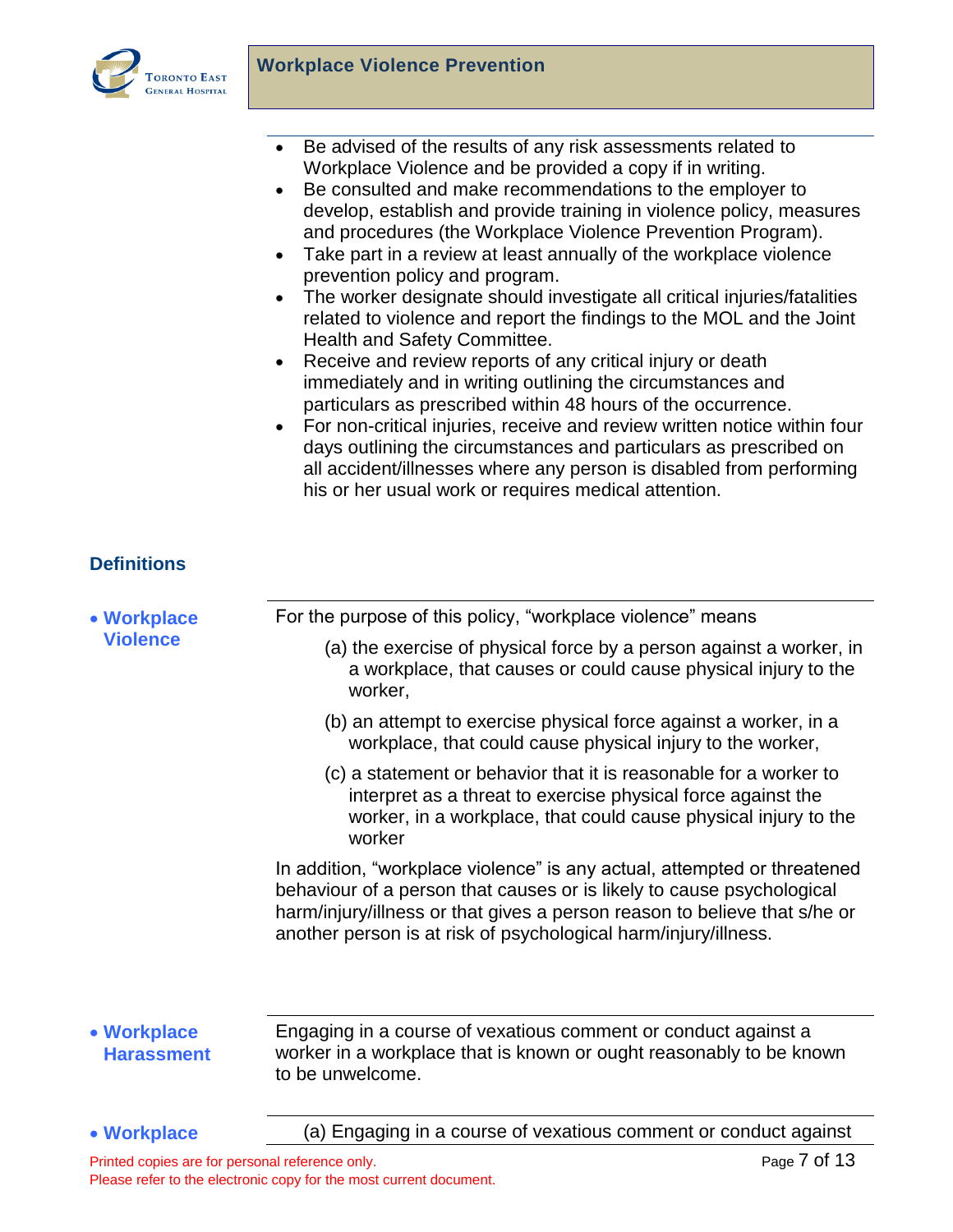

<span id="page-7-7"></span><span id="page-7-6"></span><span id="page-7-5"></span><span id="page-7-4"></span><span id="page-7-3"></span><span id="page-7-2"></span><span id="page-7-1"></span><span id="page-7-0"></span>

| <b>Sexual</b><br><b>Harassment</b> | a worker in a workplace because of sex, sexual orientation,<br>gender identity or gender expression, or                                                                                                                                                                                                                                                                                                                                                                                                                                                                                                        |
|------------------------------------|----------------------------------------------------------------------------------------------------------------------------------------------------------------------------------------------------------------------------------------------------------------------------------------------------------------------------------------------------------------------------------------------------------------------------------------------------------------------------------------------------------------------------------------------------------------------------------------------------------------|
|                                    | (b) Making a sexual solicitation or advance where the person<br>making the solicitation or advance is in a position to confer,<br>grant or deny a benefit or advancement to the worker, where it is<br>known or ought reasonably to be known that the comment,<br>conduct, solicitation or advance is unwelcome.                                                                                                                                                                                                                                                                                               |
| • Assault                          | Any intent to inflict injury on another, coupled with an apparent ability to<br>do so; any intentional display of force that causes the victim to fear<br>bodily harm.                                                                                                                                                                                                                                                                                                                                                                                                                                         |
| • Near Miss                        | An act of striking out, but missing the target.                                                                                                                                                                                                                                                                                                                                                                                                                                                                                                                                                                |
| • Physical Attack                  | An act of aggression resulting in a physical assault or abuse with or<br>without the use of a weapon. Examples include hitting, shoving,<br>pushing, punching, biting, spitting, groping, pinching or kicking the<br>victim, unwelcome displays of affection or inciting a dog to attack.                                                                                                                                                                                                                                                                                                                      |
| • Psychological<br><b>Abuse</b>    | An act that provokes fear or diminishes an individual's dignity or self-<br>worth or that intentionally inflicts psychological trauma on another.                                                                                                                                                                                                                                                                                                                                                                                                                                                              |
| • Sexual Abuse                     | Any unwelcome verbal or physical advance or sexually explicit<br>statement, displays of pornographic material, pinching, brushing<br>against, touching, patting or leering that causes the person to believe<br>their health and safety is at risk.                                                                                                                                                                                                                                                                                                                                                            |
| • Sexual Assault                   | Any unwanted act of a sexual nature imposed by one person upon<br>another.                                                                                                                                                                                                                                                                                                                                                                                                                                                                                                                                     |
| • Threat                           | A communicated intent (verbal or written) to inflict physical or other<br>harm on any person or to property by some unlawful act. A direct threat<br>is a clear and explicit communication distinctly indicating that the<br>potential offender intends to do harm, for example, "I am going to make<br>you pay for what you did to me." A conditional threat involves a<br>condition, for example, "If you don't leave me alone you will regret it."<br>Veiled threats usually involve body language or behaviours that leave<br>little doubt in the mind of the victim that the perpetrator intends to harm. |
| • Verbal Abuse                     | The use of vexatious comments that are known, or that ought to be<br>known, to be unwelcome, embarrassing, offensive, threatening or<br>degrading to another person (including swearing, insults or                                                                                                                                                                                                                                                                                                                                                                                                            |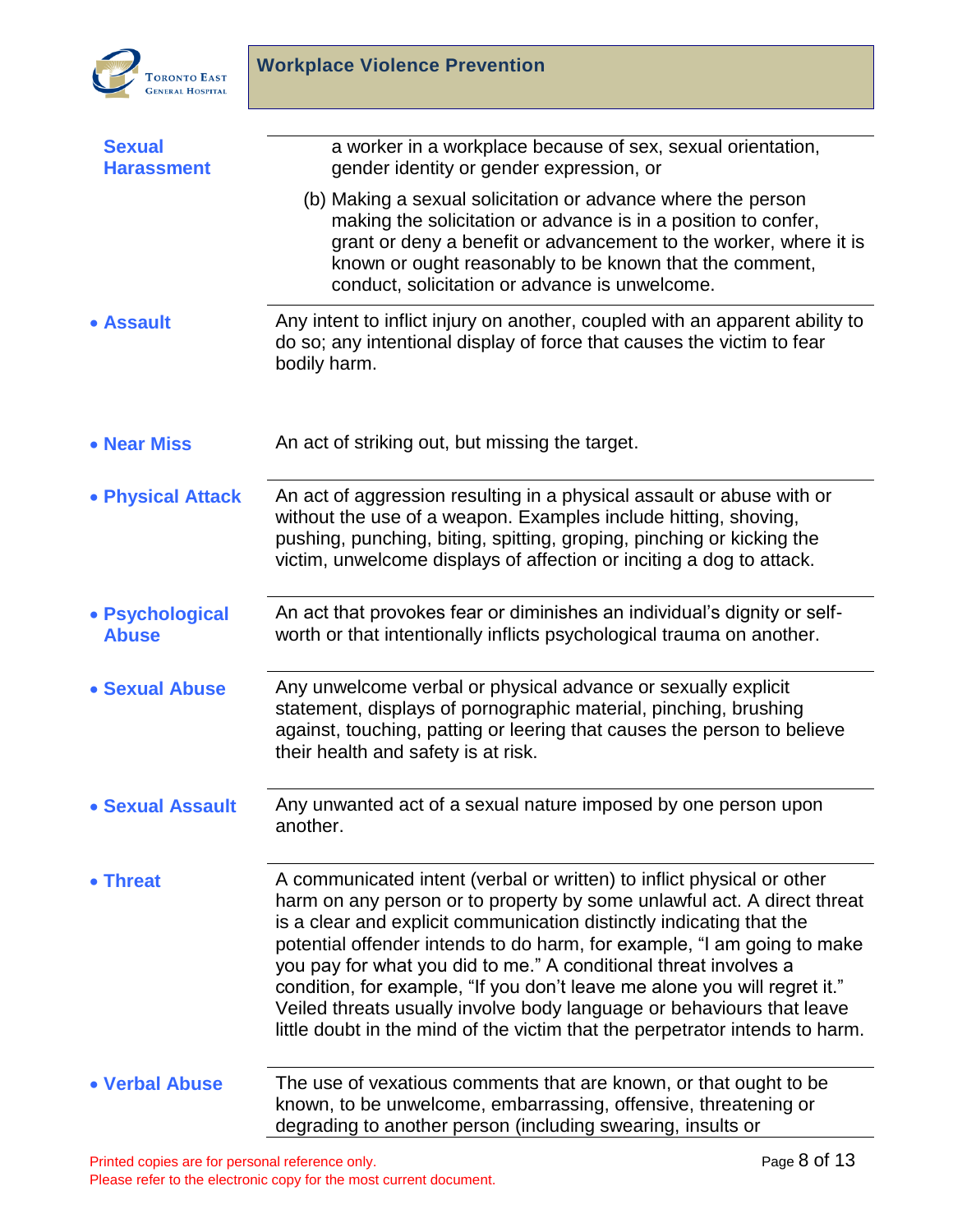

condescending language) which causes the person to believe their health and safety is at risk.

<span id="page-8-0"></span> **Four Categories of Workplace Violence**  *Type I (Criminal Intent):* Committed by a perpetrator who has no relationship to the workplace *Type II (Client or Customer):* The perpetrator is a client at the workplace who becomes violent toward a worker or another client *Type III (Worker-to Worker):* The perpetrator is an employee or past employee of the workplace *Type IV (Personal Relationship):* The perpetrator has or has had a relationship with an employee, e.g., domestic violence in the workplace (From the Public Services Health & Safety Association) **Reporting, Investigation and Response** Workers are to report all violence-related incidents or hazards to their manager or supervisor. [Employee Incident Reporting](http://sqlapp1tegh/docview/?docid=5737) For further information The manager or supervisor receiving the report, investigates the report and ensures that measures are taken to safeguard employees and curtail the violence.

- <span id="page-8-1"></span>• The worker designate on the JHSC should also investigate all critical injuries/fatalities related to violence and report the findings to the MOL and the Joint Health and Safety Committee.
- The same managers or supervisors inform the employee who made the report of the investigation outcome to the extent necessary to optimize future safety from similar incidents. For further information about TEGH's response procedure
- The employer reports all injuries to the MOL and WSIB, JHSC and Union as required by the Occupational Health and Safety Act and Workplace Safety and Insurance Act.
- For further details pertaining to Reporting, Investigation and Response refer to TEGH's Reporting, investigation and response procedures
- <span id="page-8-2"></span>**Flagging** The managers or supervisors who are made aware of the reported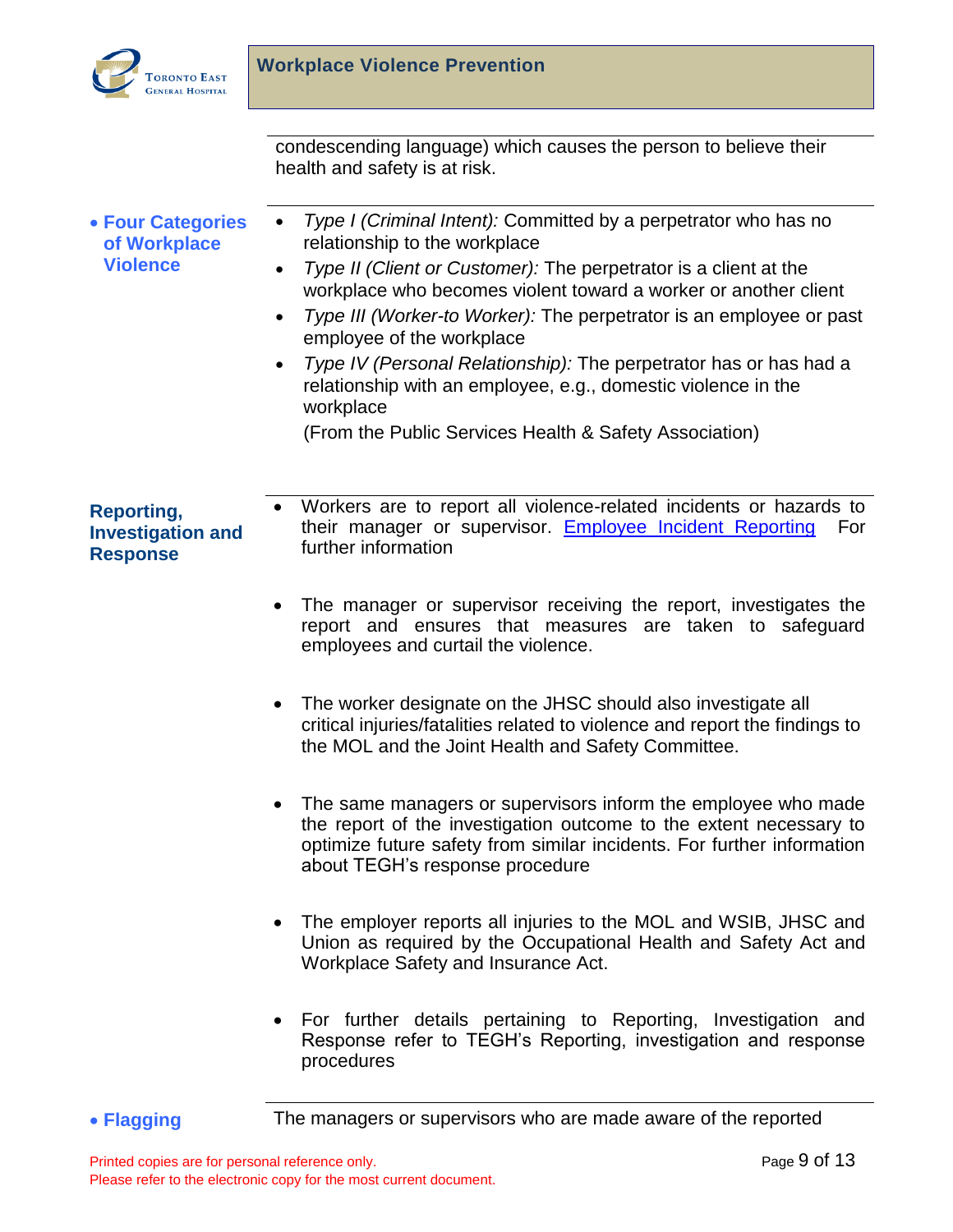

incident of violence or violent person will warn all staff who might be affected by the potentially dangerous situation(s) associated with the reported incident. All staff will follow TEGH's Flagging procedures. For further information about TEGH's Flagging Procedures please review [Workplace Violence Prevention -](http://sqlapp1tegh/docview/?docid=5452) Flagging Process for Patients [Exhibiting Acting Out Behaviour](http://sqlapp1tegh/docview/?docid=5452) 

- <span id="page-9-0"></span>• **Confidentiality** • Workers are to report all violence-related incidents or hazards to their supervisor. TEGH will do its best to preserve and protect the confidentiality in the alleged case. However, where required by law or required in order to investigate and/or resolve the matter it may be necessary for TEGH to take action.
	- Employees or clients who report acts of violence or aggression will not suffer retribution or reprisal as a result of their actions. Disciplinary measures will be taken should any such retribution or reprisal take place.
	- Individuals must recognize that any complaint found to have been made in bad faith will be considered serious misconduct, could result in severe disciplinary action being taken by the employer and could result in legal action by the individual accused.
- <span id="page-9-1"></span> **Emergency Response Measures** Refer to TEGH's emergency response procedure (e.g. code white, code black, security response procedure) found in the following policies: Code Black - [Bomb Threat Procedure -](http://sqlapp1tegh/docview/?docid=3803) Emergency Procedures Code Green - Evacuation Plan - [Emergency Procedures](http://sqlapp1tegh/docview/?docid=3447) Code Orange – Disaster Plan - [Emergency Procedures](http://sqlapp1tegh/docview/?docid=3344) Code Purple - [Hostage Taking Weapons -](http://sqlapp1tegh/docview/?docid=2344) Emergency Procedures Code Red – Fire - [Emergency Procedures](http://sqlapp1tegh/docview/?docid=5024) Code White – [Procedure to Respond to Violent Persons -](http://sqlapp1tegh/docview/?docid=2181) Emergency **[Procedures](http://sqlapp1tegh/docview/?docid=2181)** [Code White Paediatric Up To 18th Birthday -](http://sqlapp1tegh/docview/?docid=3505) Emergency Procedures **Risk**

# <span id="page-9-2"></span>**Assessments/ Prevention**

TEGH's commitment to preventing workplace violence/aggression includes but is not limited to the development and communication of a workplace violence policy and program, prominently displayed signage and risk/threat assessments designed to identify potential risks and recommend changes and controls to minimize/alleviate these risks.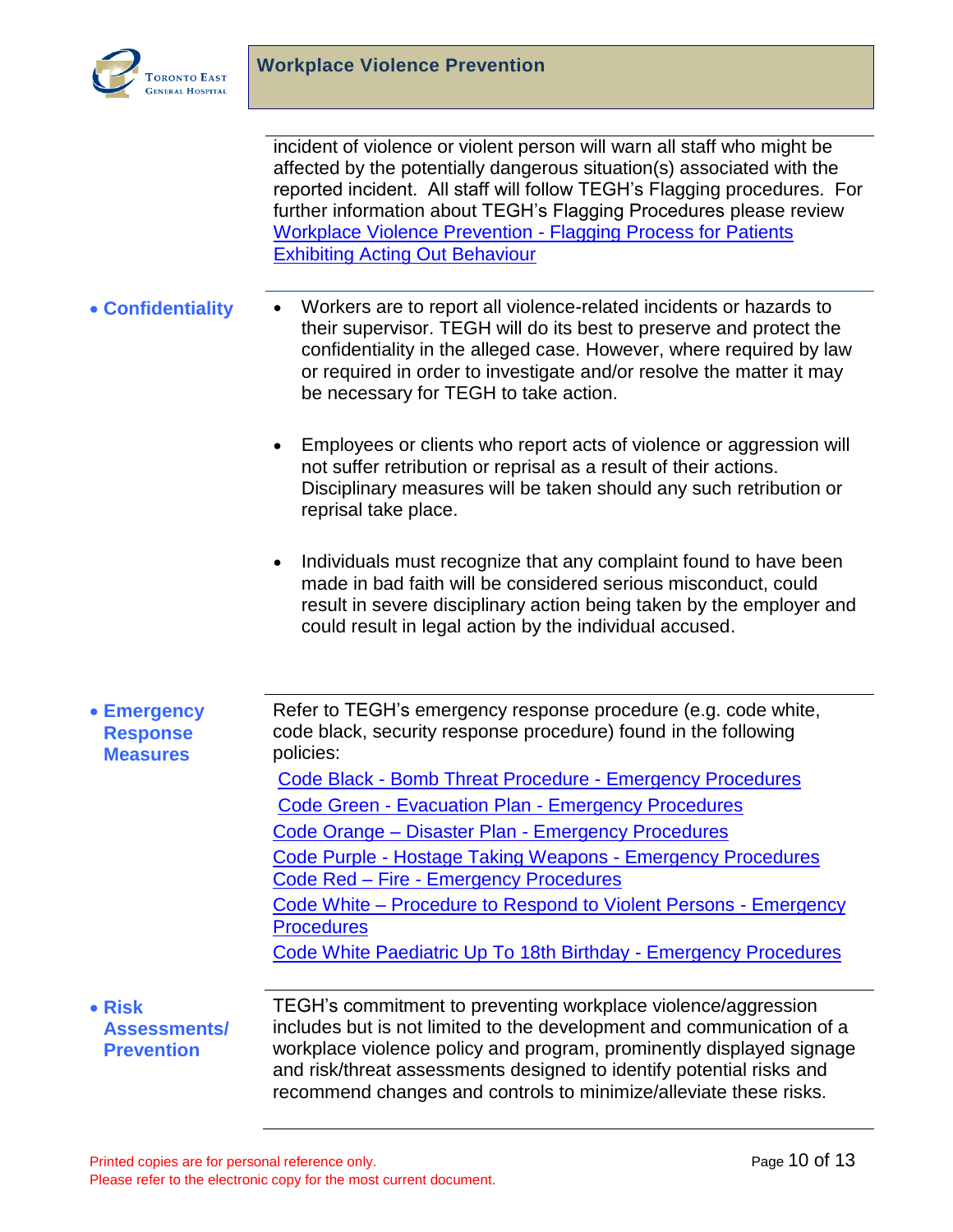

<span id="page-10-2"></span><span id="page-10-1"></span><span id="page-10-0"></span>

| <b>• Education and</b><br><b>Training</b>                                                            | TEGH's commitment to education and training includes but is not<br>$\bullet$<br>limited to specific public/community, employee, and supervisory<br>education/training. Employees and supervisors will receive<br>education/training regarding general and site-specific training to the<br>Workplace Violence Prevention Policy/Program including the<br>employees and supervisor reporting/response<br>expectations/requirements (internal and external), interventions to<br>minimize risk and the supportive processes available to them e.g.<br>EAP. Education/training will also entail increasing awareness of<br>specific disease processes that can affect client understanding of<br>their actions, training on domestic violence and measures to<br>promote employee and client safety. Supervisors will also receive<br>training to ensure competency under the OHSA and how to<br>investigate, document and follow-up incidents, including corrective<br>action. All training is done in consultation with the JHSC.<br>As part of their general orientation to TEGH, all new employees will<br>receive education and training regarding general and site-specific<br>training to TEGH's Workplace Violence Prevention Policy/Program.<br>There will be an annual educational reminder to all vested parties. |
|------------------------------------------------------------------------------------------------------|---------------------------------------------------------------------------------------------------------------------------------------------------------------------------------------------------------------------------------------------------------------------------------------------------------------------------------------------------------------------------------------------------------------------------------------------------------------------------------------------------------------------------------------------------------------------------------------------------------------------------------------------------------------------------------------------------------------------------------------------------------------------------------------------------------------------------------------------------------------------------------------------------------------------------------------------------------------------------------------------------------------------------------------------------------------------------------------------------------------------------------------------------------------------------------------------------------------------------------------------------------------------------------------------------------------------------|
|                                                                                                      |                                                                                                                                                                                                                                                                                                                                                                                                                                                                                                                                                                                                                                                                                                                                                                                                                                                                                                                                                                                                                                                                                                                                                                                                                                                                                                                           |
| • Control                                                                                            | This step includes but is not limited to the implementation of systems to<br>identify, analyze, control and communicate information about potentially<br>violent or aggressive situations and/or clients. All reported incidents of<br>workplace violence will be monitored for purposes of trending and<br>system improvement.                                                                                                                                                                                                                                                                                                                                                                                                                                                                                                                                                                                                                                                                                                                                                                                                                                                                                                                                                                                           |
| <b>Supports for</b><br><b>Employees</b><br><b>Affected by</b><br><b>Workplace</b><br><b>Violence</b> | TEGH is committed to the provision of a safe, healthy, secure and<br>respectful workplace. Any member who has been exposed to any<br>form of workplace violence or has witnessed any form of workplace<br>violence will be supported through all aspects of the event including<br>reporting, investigating, the follow-up and treatment and/or corrective<br>action stages.                                                                                                                                                                                                                                                                                                                                                                                                                                                                                                                                                                                                                                                                                                                                                                                                                                                                                                                                              |
|                                                                                                      | Management will respond promptly, assess the situation and ensure<br>that these interventions are followed:                                                                                                                                                                                                                                                                                                                                                                                                                                                                                                                                                                                                                                                                                                                                                                                                                                                                                                                                                                                                                                                                                                                                                                                                               |
|                                                                                                      | Immediately keep worker safe and develop a safety plan for the<br>$\bullet$<br>affected worker<br>Facilitation of medical attention<br>$\bullet$<br>Debriefing (by skilled professional)<br>$\bullet$<br>Referrals to community agencies, treating practitioner and employee<br>$\bullet$<br>assistance program<br>Referral to trade union<br>$\bullet$                                                                                                                                                                                                                                                                                                                                                                                                                                                                                                                                                                                                                                                                                                                                                                                                                                                                                                                                                                   |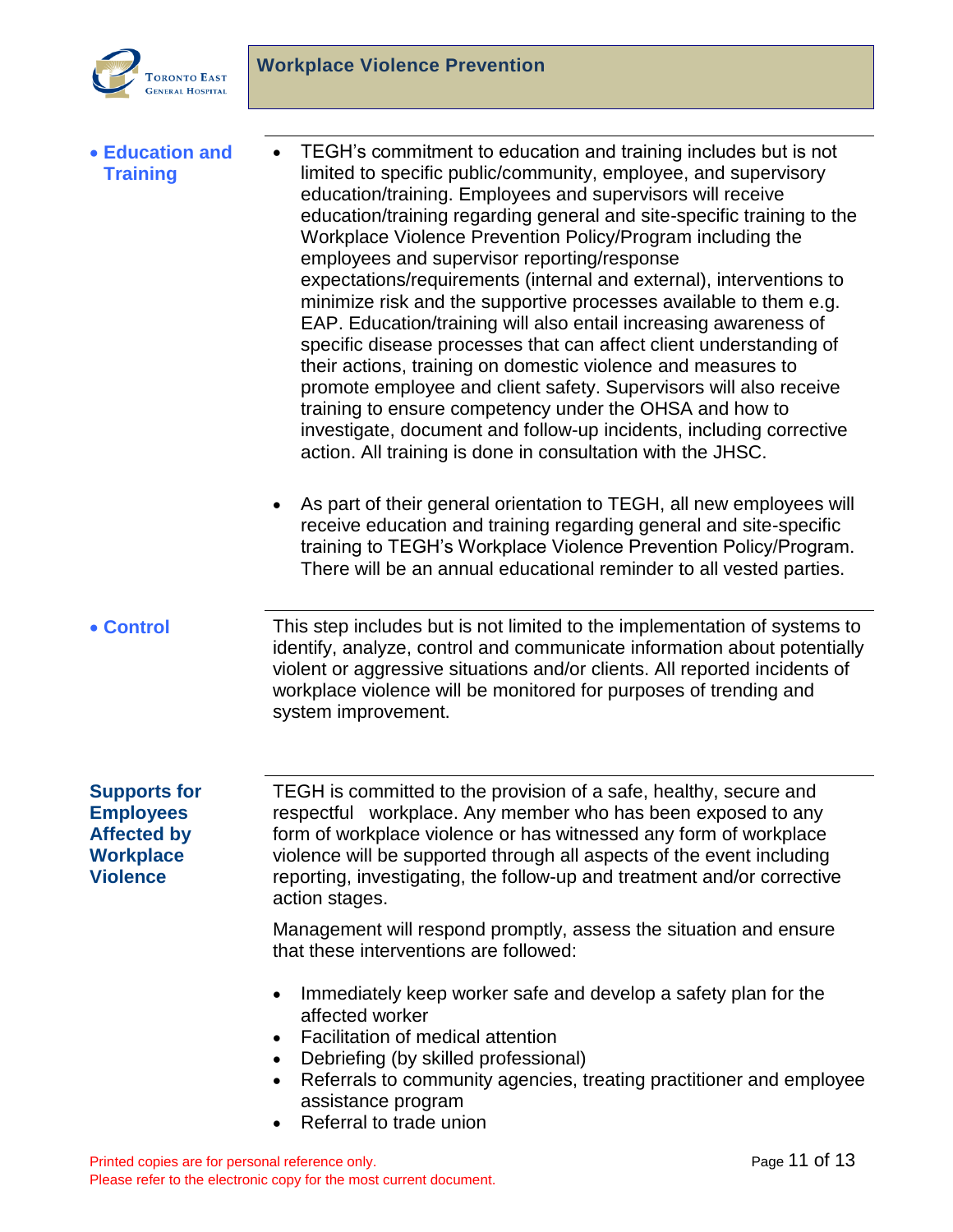

- Completion of incident reports, WSIB reports, reports to MOL (critical injury or fatality)
- Reporting to police (as required, ensuring privacy considerations are taken into account)

Team debriefing

## <span id="page-11-0"></span>**Policy Review** This policy and the procedures which make up the Workplace Violence Prevention Program will be reviewed annually, or more frequently if necessary, upon advice of the JHSC, the employer, or if there is a change in circumstances that may affect the health and safety of a worker.

Procedures in the WVP Program:

WVP Risk Assessment Procedure Security & Summoning Immediate Assistance Procedure Post Incident Response Process Flagging Procedure Reporting & Investigation Procedure Domestic Violence Policy WVP Training Procedure

## <span id="page-11-1"></span>**References & Resources**

## Related policies:

- **Harassment and Discrimination Prevention Policy**
- [Civil and Respectful Hospital Environment](http://sqlapp1tegh/docview/?docid=1256)
- [Code of Conduct](http://sqlapp1tegh/docview/?docid=5100)
- **Standards of Behaviour**
- [Work Refusal due to Safety Concerns](http://sqlapp1tegh/docview/?docid=5706)
- [Vocera Communications System](http://sqlapp1tegh/docview/?docid=4075)
- Code White [Procedure to Respond to Violent Persons -](http://sqlapp1tegh/docview/?docid=2181) [Emergency Procedures](http://sqlapp1tegh/docview/?docid=2181)
- [Code White Paediatric Up To 18th Birthday -](http://sqlapp1tegh/docview/?docid=3505) Emergency **Procedures**
- [Restraints policy](http://sqlapp1tegh/docview/?docid=6552)
- [Joint Health & Safety Committee](http://sqlapp1tegh/docview/?docid=5504)
- [Psychological Health and Safety in the Workplace](http://sqlapp1tegh/docview/?docid=4150)
- [Diversity in the Workplace](http://sqlapp1tegh/docview/?docid=1260)
- [Domestic Violence Policy](http://sqlapp1tegh/docview/?docid=4537)
- [Workplace Violence Prevention -](http://sqlapp1tegh/docview/?docid=5452) Flagging Process for Patients